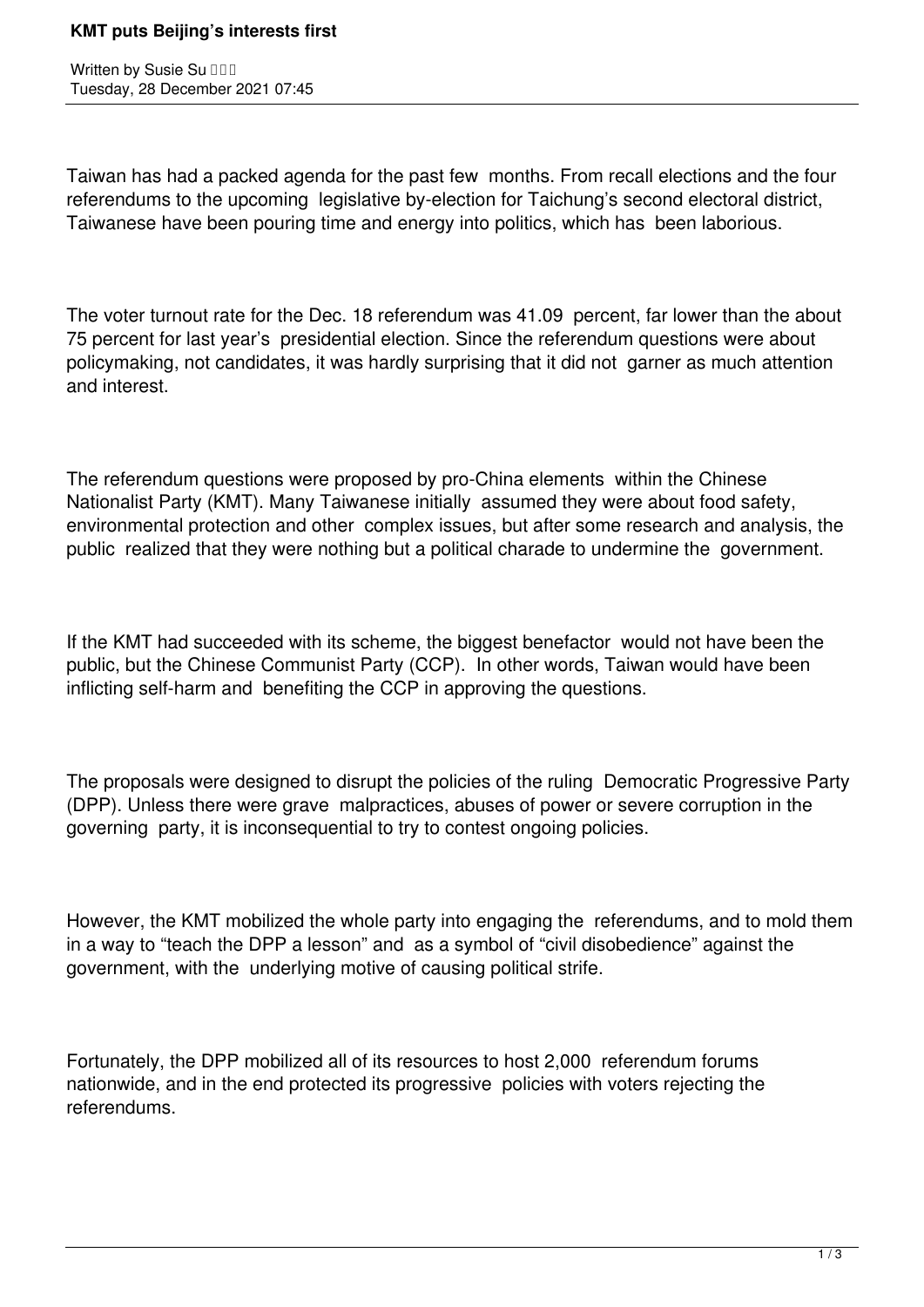## **KMT puts Beijing's interests first**

Written by Susie Su **DDD** Tuesday, 28 December 2021 07:45

In the past few years, from the persecution of Uighurs to the crackdown on Hong Kong's democracy movement, the CCP has pushed against the tide of democracy, thereby losing the support of Taiwanese. The pro-China supporters have shrunk to less than 10 percent.

If the KMT had faced the DPP head-on over national sovereignty, they would not stand a chance and might even draw accusations of "selling out Taiwan." So the smart move was to avoid the issue of national sovereignty altogether, and divert the public's attention from the CCP to domestic issues such as food safety, environmental protection, recall elections and referendums.

Former Taiwan Statebuilding Party legislator Chen Po-wei  $(III)$  was a member of the Legislative Yuan's Foreign Affairs and National Defense Committee alongside independent Legislator Freddy Lim  $(III)$ , both of whom are committed to an anti-CCP stance. If the KMT could have them both recalled, then the DPP would be on equal footing with the KMT in the committee, as the pan-green camp would lose its edge in reviews of the foreign and national defense budget.

That is why KMT Chairman Eric Chu  $(III)$  has said: "We will recall whoever endorses the position of 'oppose the CCP, safeguard Taiwan.'" The KMT has also lambasted the DPP for stirring up "a sense of national doom," so as to deflect public concerns over Beijing's "one China" agenda and "red infiltration."

Opposition parties in other countries put their nations' interests first, followed by party competition. In the face of large-scale infiltration by the CCP, the KMT chose to collude with Beijing, and make the denunciation of the governing party its top priority over the public's interests.

In a fluctuating international situation, democratic countries have been forming alliances to oppose Beijing. With the CCP's repeated military incursions into Taiwan's air defense identification zone, extensive "red infiltration" efforts in Taiwan and blocking the nation's integration into the international community, the opposition of the CCP has always been Taiwan's biggest challenge.

The KMT's consecutive maneuvers of enacting recall elections and referendums have forced